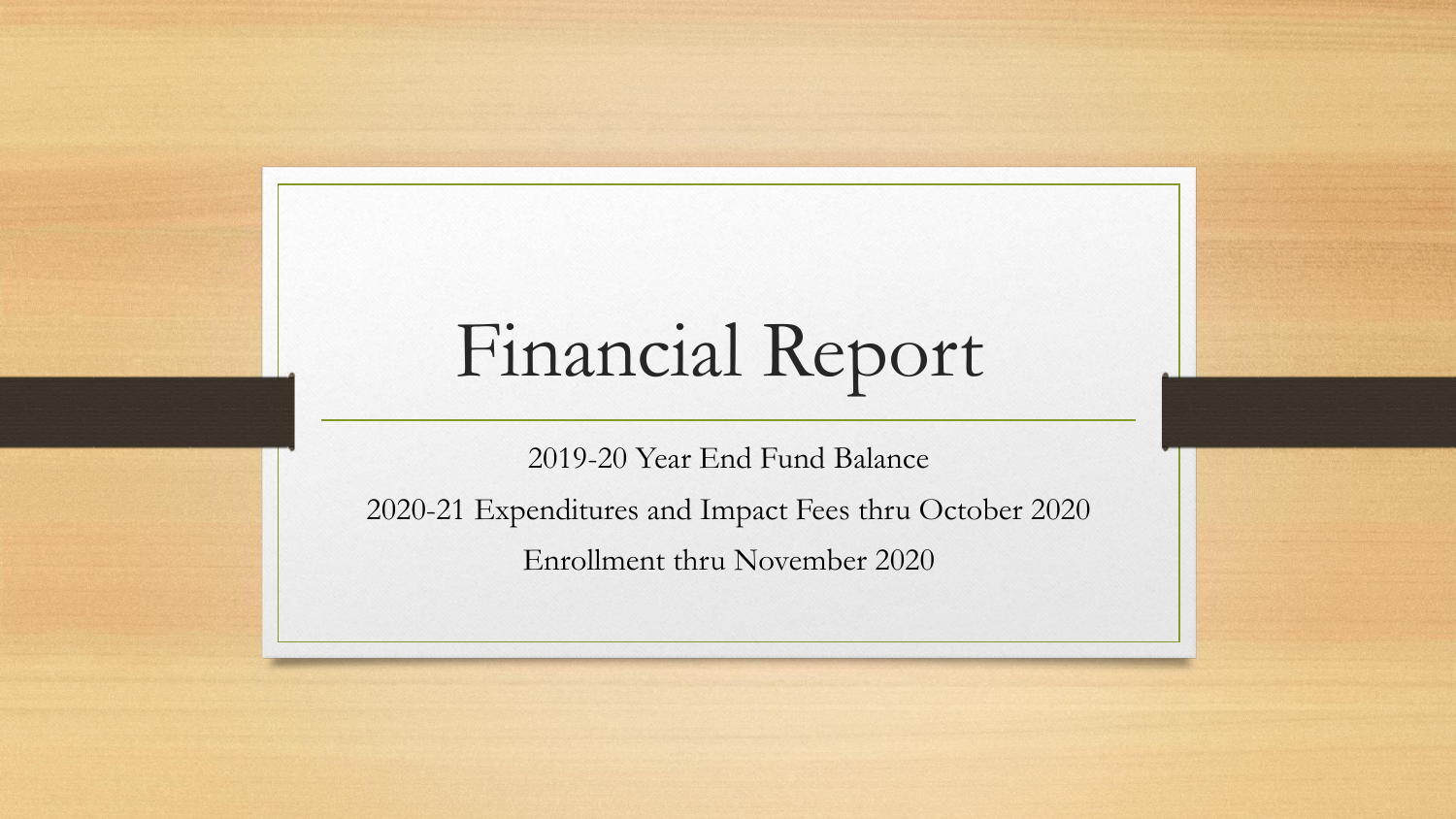## 2019-20 Year End Fund Balance

- \$159,833.35 Non-spendable Fund Balance (inventory and prepaid exps)
- \$760,704.05 Restricted (LAP and CTE funding)
- \$829,325.00 Restricted for Skills Centers
- \$3,440,870.00 Assigned (Unemployment, Skagit Acad, Bldg/Dept carryover, Field Reserve)
- \$5,362,766.00 Unassigned Minimum Fund Balance Policy 5% board goal
- \$2,058,419.11 Unassigned
- \$12,611,917.51 TOTAL FUND BALANCE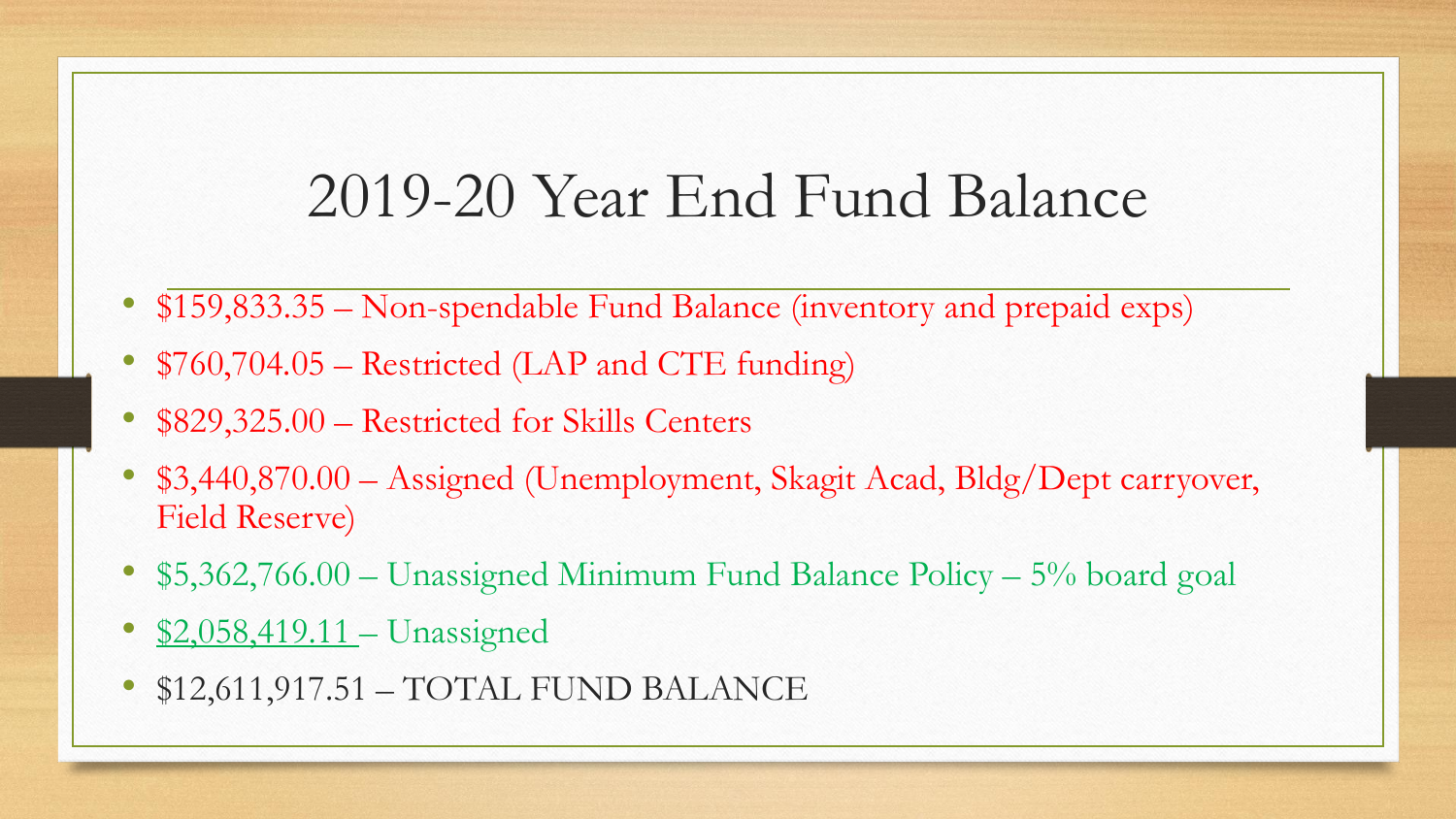## Unassigned Fund Balance

- \$2,058,419.11 Unassigned Fund Balance where did this come from?
	- Unanticipated Revenues
		- \$1,800,000 Supplemental Levy passed in Nov 2019, not budgeted, not spent
		- \$1,900,000 December medical/dental/vision/life insurance premium SEBB change
		- \$661,176 Safety net funding determined in August 2019
		- We also had unanticipated costs and losses of revenue resulting from sudden school closure on March 17, 2020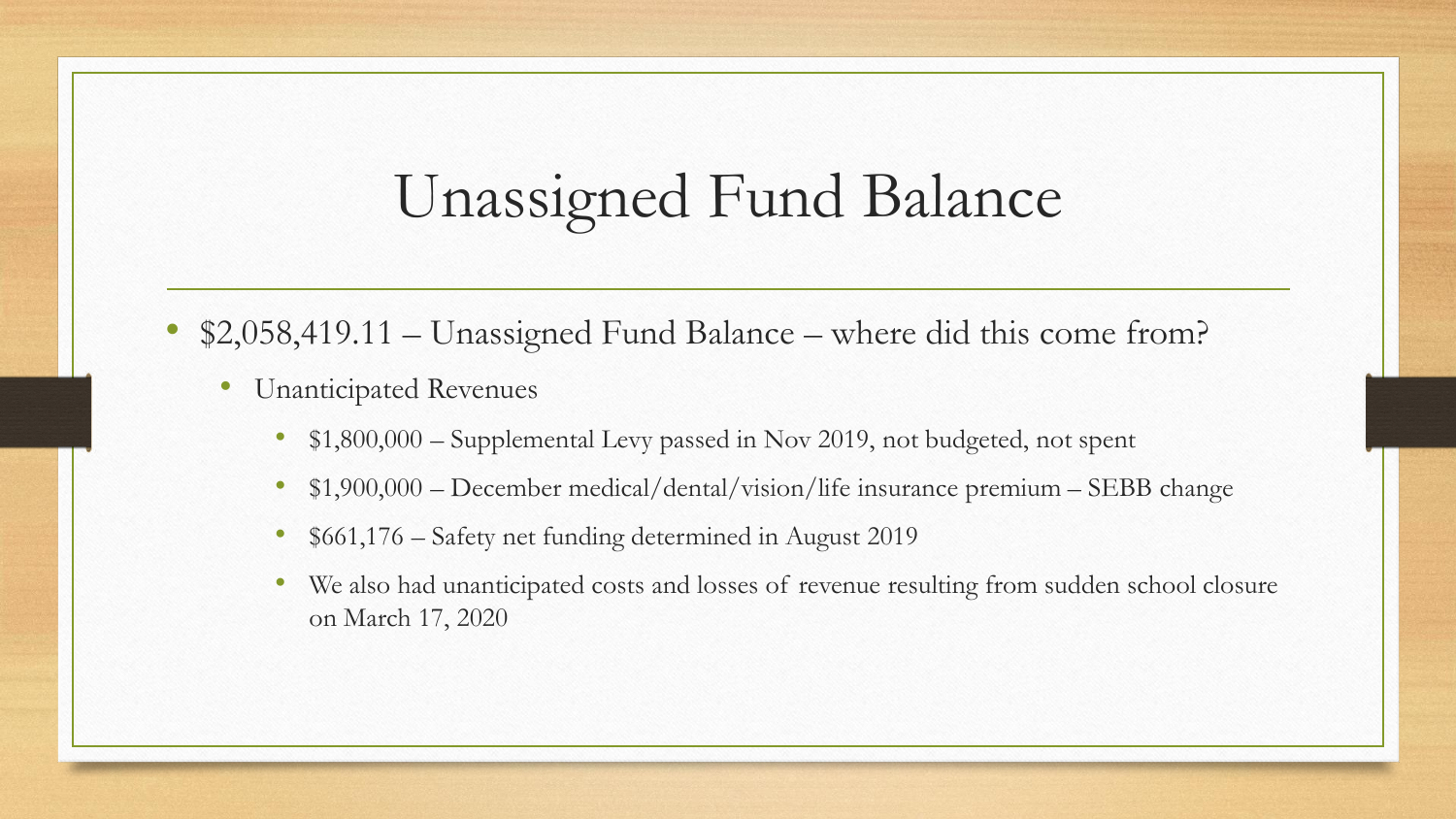## Unassigned FB needed in 2020-21

- $$8,800,000$  estimate used to build the 2020-21 budget
	- \$7,421,185 Unassigned Min Fund Balance + Unassigned
	- \$1,439,671 Disallowed some carryover balances in the Assigned Fund Balance
	- \$60,856 excess fund balance over what was budgeted for 2020-21
- Other fund balance considerations for 2020-21
	- Loss of revenue enrollment, Local Effort Assistance, transportation, food service
	- Additional CARES funding OSPI and Skagit County
	- Unanticipated costs of Remote/PLUS model
	- Cost savings from school closure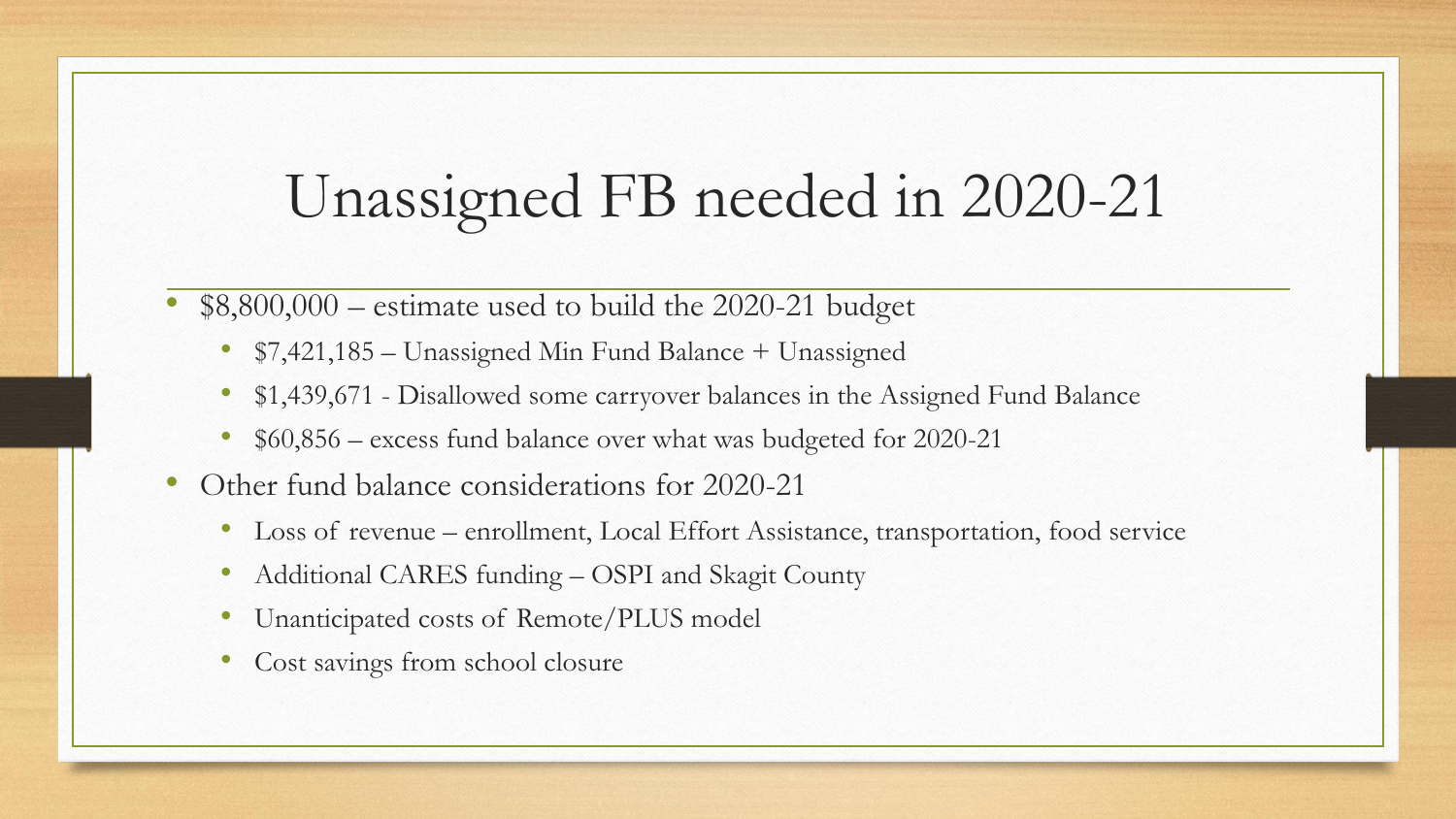| <b>IMPACT FEES</b>        |             |  |  |  |  |
|---------------------------|-------------|--|--|--|--|
| 2011-12                   | \$1,023,030 |  |  |  |  |
| 2012-13                   | \$775,125   |  |  |  |  |
| 2013-14                   | \$454,074   |  |  |  |  |
| 2014-15                   | \$598,763   |  |  |  |  |
| 2015-16                   | \$829,455   |  |  |  |  |
| 2016-17                   | \$308,959   |  |  |  |  |
| 2017-18                   | \$450,665   |  |  |  |  |
| 2018-19                   | \$485,518   |  |  |  |  |
| 2019-20                   | \$627,456   |  |  |  |  |
|                           |             |  |  |  |  |
| <b>SEPTEMBER 2020</b>     | \$65,947    |  |  |  |  |
| OCTOBER 2020              | <u>\$0</u>  |  |  |  |  |
| TOTAL 2020-21 FISCAL YEAR | \$65,947    |  |  |  |  |

| <b>IMPACT FEE ACCOUNT BALANCE</b> | 10/31/2020 | \$1,129,269 |
|-----------------------------------|------------|-------------|
| 2009 QZAB (last transfer 6/2022)  | 6/1/2021   | \$328,500   |